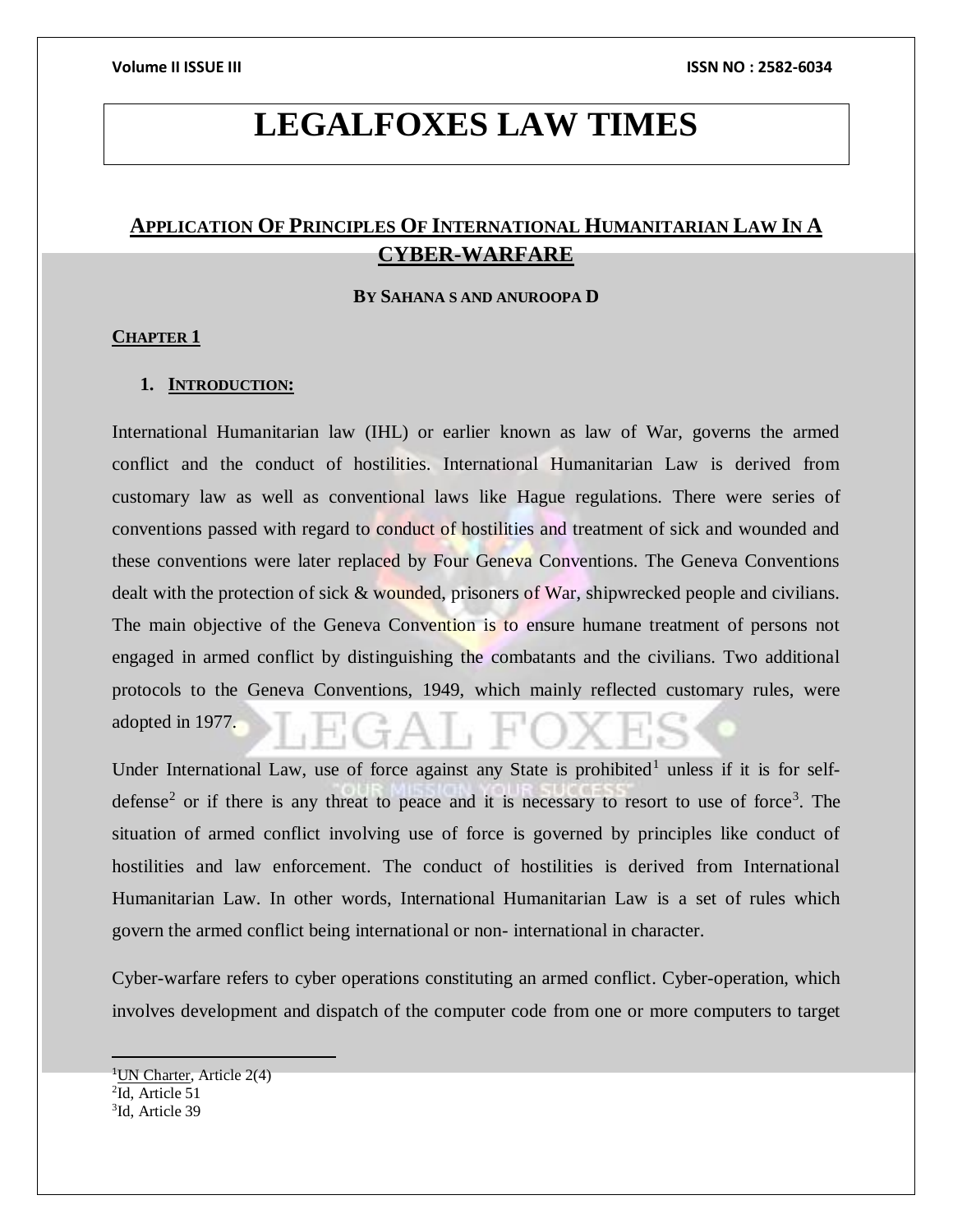computers, can be aimed at either infiltrated a computer system to collect, export, destroy, encrypt data, tripper alter or otherwise manipulate processes. <sup>4</sup>Application of International Humanitarian Law in a cyber-warfare will be discussed further in the paper.

### **2. RESEARCH QUESTIONS:**

- $\triangleright$  Whether the principles of International Humanitarian Law are applicable to cyberwarfare?
- What are the issues pertaining to application of International Humanitarian Law in a cyber-warfare?

#### **3. SCOPE AND SIGNIFICANCE OF THE STUDY:**

The paper seeks to analyze the issues pertaining to the application of International Humanitarian Law in a cyber-conflict. It also discusses the aspect of cyber-warfare constituting an armed conflict under the law. It is significant to address this issue since cyber-warfare and cyberterrorism is a pressing concern. All laws require reforms according to the societal changes and technological advancements. The Geneva Conventions were reforms made to address the lacunas that existed in pervious Conventions. Similarly it is important to address modern means and methods of warfare like cyber-warfare to avoid ambiguity.

### **4. RESEARCH METHODOLOGY:**

The researcher had followed doctrinal method to accomplish the project. The paper is more of a theoretical research. Primary sources like the statute as well as secondary sources like articles and websites have been relied upon for accomplishment of this paper.

#### **CHAPTER 2:**

l

#### **5. CYBER WARFARE AND INTERNATIONAL HUMANITARIAN LAW:**

The International humanitarian law applies to an armed conflict. The issue raised recently is whether cyber-attack falls within the ambit of armed conflict.

The condition precedent for an application of principles of International humanitarian law to cyber operations is existence of an armed conflict. The Geneva Conventions of 1949 shall apply

<sup>4</sup> Cordula Droege (2012), Get off my cloud: Cyber-warfare, International Humanitarian Law, and the protection of civilians, International Review of the Red Cross, Volume 94, Number 886, P. 533, 538.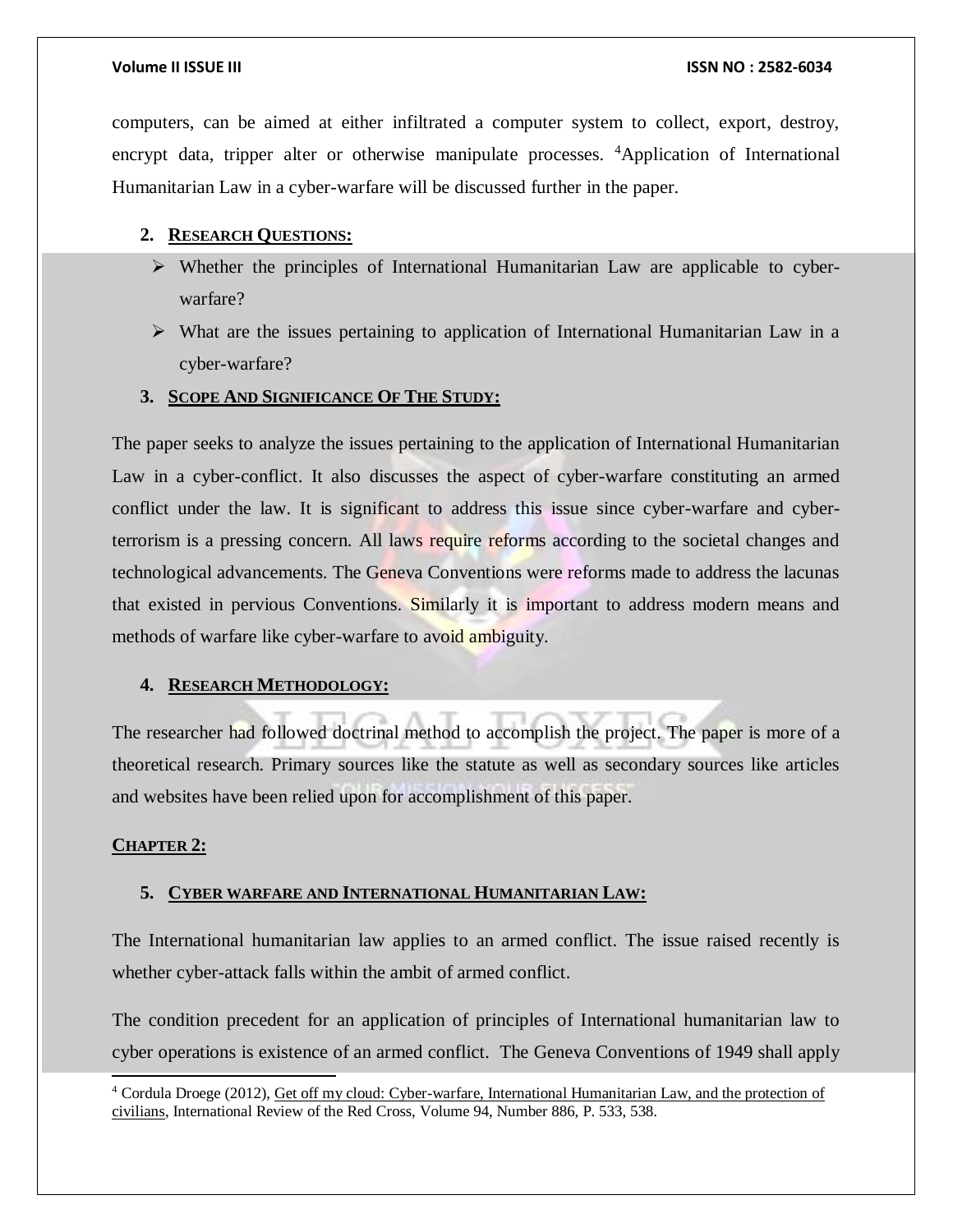#### **Volume II ISSUE III ISSN NO : 2582-6034**

to all the cases of declared war or any armed conflict arising between high contracting States even if state of war is not recognized by one of them.<sup>5</sup> Prior to the implementation of Geneva Conventions, the law of war applies only on the existence of a state of legal war. But this rule was changed and the common article 2 applies even if the state of war is not recognized. The ICTY opined that an armed conflict exists when there is a resort to armed forces between the States.<sup>6</sup>

There are two types of armed conflicts under International Humanitarian Law- International Armed conflicts (IAC) & Non- International Armed Conflicts (NIAC). In case of an IAC, it is pertinent to analyze whether 'Use of force' under Article 2(4) of the UN Charter, includes cyberattacks within its meaning. There are conflicting opinions among experts with regard to this. But an ambiguous provision in a treaty should be interpreted inaccordance with the object and purpose of the treaty in question.<sup>7</sup> The object of the UN Charter is to maintain peace and security and so the scope of Article 2(4) could be expanded by including cyber-warfare within its meaning. It would also help the State (Victim State) to invoke the right to self defence<sup>8</sup> in case of a cyber-attack. There is no question of applicability of Article 2(4), if the effects of cyberwarfare are similar or comparable to that of effects of conventional warfare. However, in case of a NIAC, it is difficult to categorize a cyber-attack as an armed conflict. Unlike in IAC, maximum violence is the threshold limit for NIAC. Therefore singular, unorganized cyber-attack enforceable by domestic laws will not be treated as an armed conflict.

It is established that existence of armed conflict is a prerequisite to application of International Humanitarian Law. But not all cyber operations during an armed conflict will be subjected to the principles of the said law. For example, cyber operations by a private individual during an armed conflict which is totally unrelated to armed conflict will not be governed by the International Humanitarian Law. There is no express provision for cyber warfare under Geneva Conventions or Hague Conventions. But reliance can be made on the Martens Clause which states that the civilians and combatants can seek protection under principles of humanity and

<sup>5</sup>Common Article 2

<sup>6</sup> ICTY, The Prosecutor v. Dusko Tadic, IT-94-1-A, 2 October 1995, para. 70

<sup>&</sup>lt;sup>7</sup>Vienna Convention on Law of Treaties, Article 31

<sup>8</sup>UN Charter, Article 51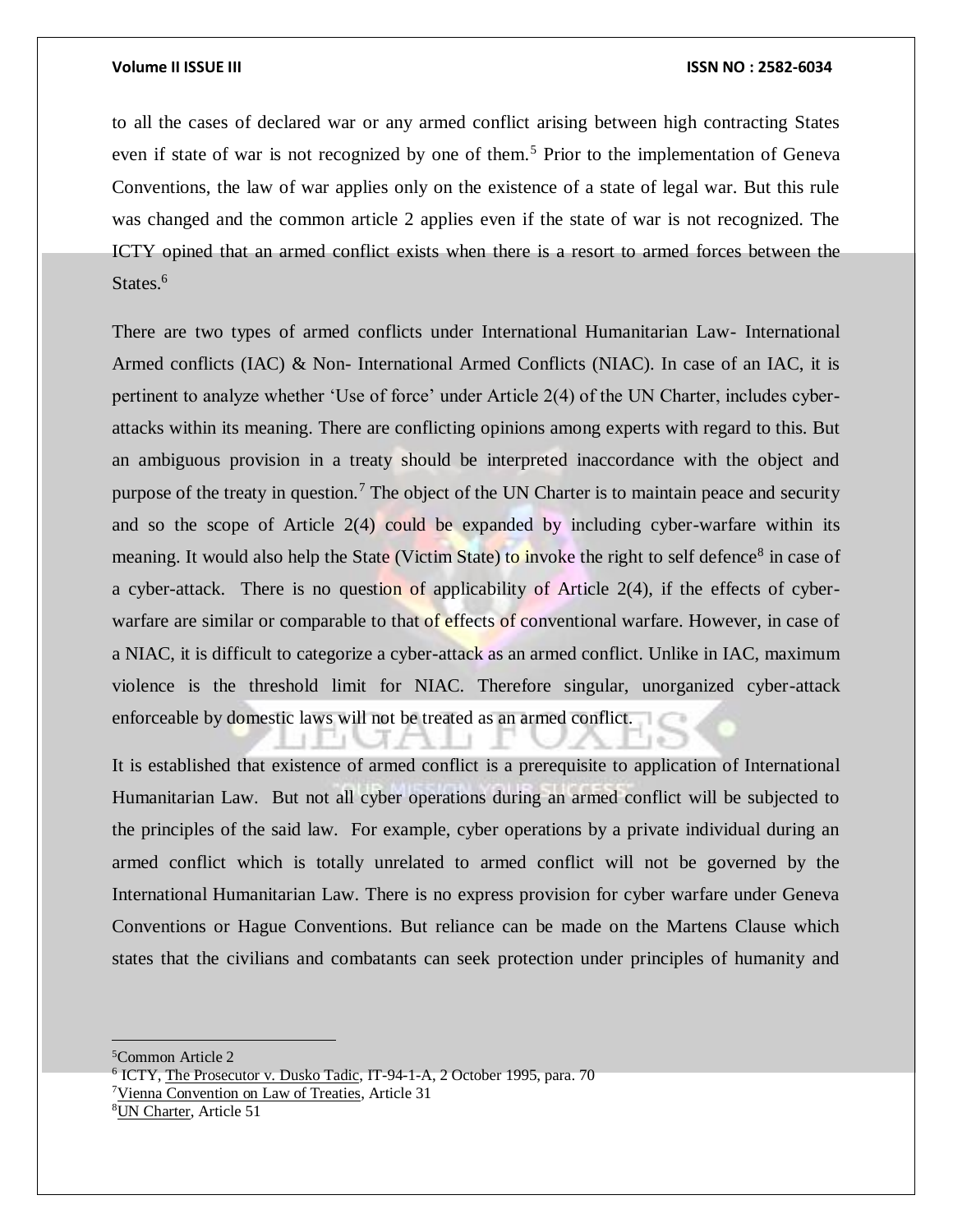from dictates of public conscience for the cases not covered by the Convention/ Regulation.<sup>9</sup> Therefore International Humanitarian Law could be applied to cyber warfare through Martens Clause.It is contended by many scholars that International Humanitarian Law applies to cyber operations that are ancillary to the kinetic operations undertaken in an armed conflict.

## **6. ISSUE PERTAINING TO THE APPLICATION OF INTERNATIONAL HUMANITARIAN LAWIN A CYBER-WARFARE:**

### **DISTINCTION BETWEEN COMBATANTS AND CIVILIANS :**

Principle of Distinction is one of the most significant rules in International Humanitarian Law. In fact it act as a basis for application of International Humanitarian Law, since the core objective is to protect the non- combatants. Armed forces refer to organized armed forces, groups and units which are under a command responsible to that Party for the conduct of its subordinates, even if that Party is represented by a government or an authority not recognized by an adverse Party. The members of the armed forces( except medical personnel and chaplains) are combatants and they have the right to take part in the hostilities<sup>10</sup>, and these combatants if captured or falls under the power of adverse party, will be treated as prisoners of war, except spies and mercenaries<sup>11</sup>. The combatants, under Article 44 (3) of the  $AP$  I, have an obligation to distinguish themselves from the civilians by carrying arms openly during an attack, etc. during a military engagement. However the application of this provision in a cyber-warfare in difficult. A hacker or any person undertaking the cyber operations might not satisfy the above mentioned essentials, thereby making it difficult to establish such person as a combatant.

 $\triangleright$  In case of an International Armed conflict, the meaning of attack is ambiguous to apply in a cyber-warfare. Attack is defined as an act of violence against the adversary.<sup>12</sup>If a hostile act is solely committed through cyber operation, the application of this provision is insignificant. Absence of specific threshold with respect to cyber-attacks constituting armed conflict is an existing issue which requires clarification. However, the core customary principles reflected in AP I apply to operations not falling within the meaning of attack. It is a generally accepted that the term violence under Article 49 refers to the

 $9$ Article 1(2), AP I acknowledges martens clause

<sup>&</sup>lt;sup>10</sup>AP I, Article 43

<sup>&</sup>lt;sup>11</sup>Id, Article 47

<sup>&</sup>lt;sup>12</sup>Id. Article 49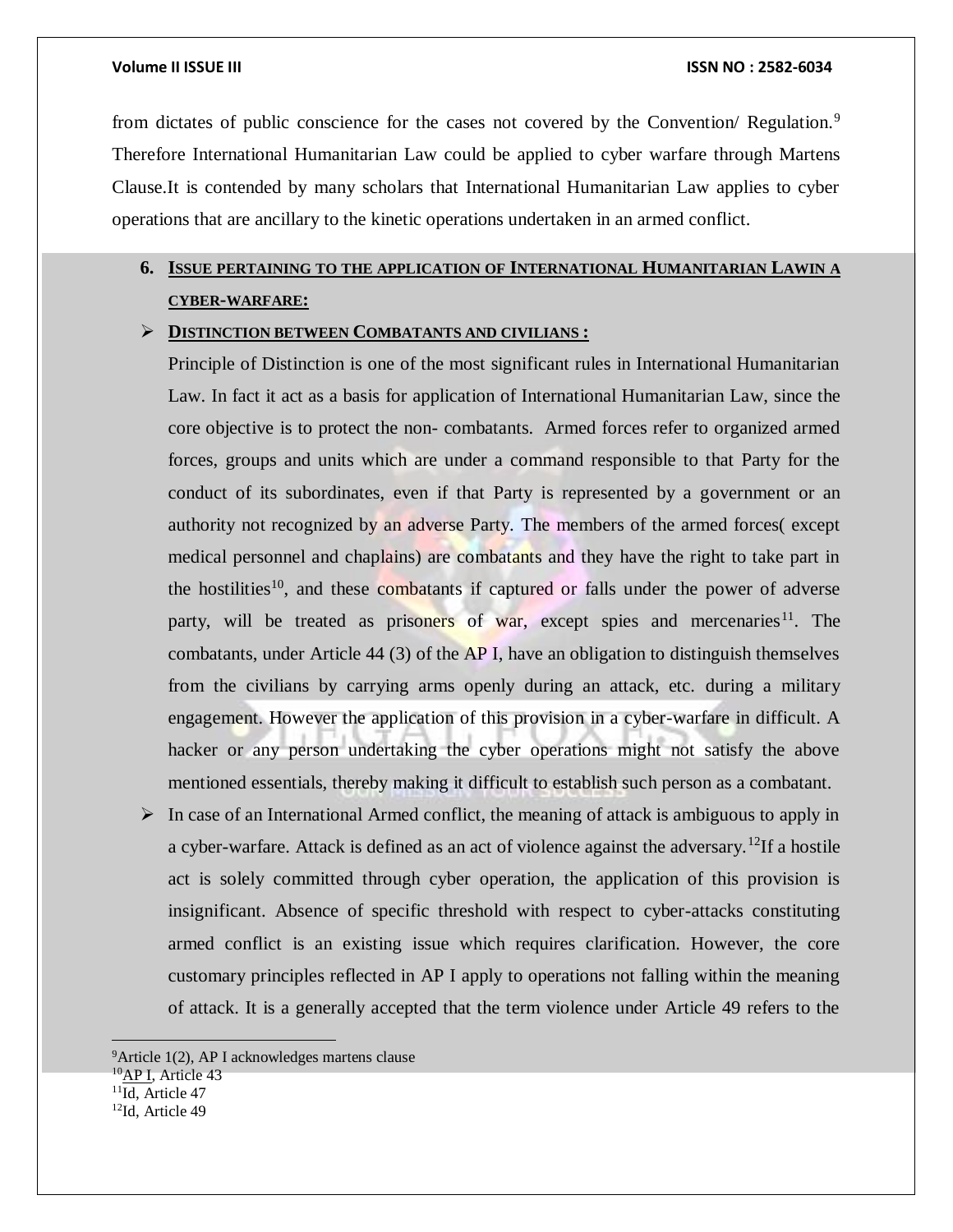consequence of the operations and not the means of conducting it. Cyber-attack is a cyber-operation, whether offensive or defensive, that is reasonably expected to cause injury or death to a person or damage or destruction of property.<sup>13</sup> The issue pertaining to this definition is that it restricts its scope only to physical destructions. Absence of threshold make it difficult to categorize a cyber- operation as an 'attack', because it would be unreasonable if cyber operations disrupting a critical infrastructure causing harm to many people are not regarded as an 'attack' and at the same time it would also be illogical to maintain that a mere inference with computer system would constitute an 'attack'.<sup>14</sup> Therefore there exists a controversy with regard to application of rules for conduct conduct conduct conduct conduct  $\alpha$  hostilities  $\alpha$ (provided in Geneva Conventions) in a cyber-warfare.

#### **APPLICATION OF CUSTOMARY INTERNATIONAL HUMANITARIAN LAW:**

Rule 14 of Customary International Humanitarian Law, prohibits an attack which is expected to cause incidental civilian harm in excess of anticipated military advantage. In an armed conflict, either IAC or NIAC, if one party is resorting to cyber-attacks and the other party uses conventional warfare techniques, the existing compliance mechanism isinsufficient as it is difficult to ascertain the military advantage and proportionality in such case.

If both civilians and armed forces use the same cyberspace, there is no regulation to govern the incidental damage caused to civilians through a cyber-attack on military objectives. It is difficult to measure military advantage if almost everything with respect to cyberspace where both civilians and armed forces are users is interconnected or inseparable. Also it is difficult to apply doctrine of distinction in such case because generally dual use objects are treated as military objectives due to the military purpose they serve.<sup>15</sup> But applying this principle would be absurd since it would classify all the elements of cyber infrastructure as military objectives. Also according to Rule 16 of customary International Humanitarian Law, each party to a conflict should verify that the

 $\overline{a}$ 

 $13$ Rule 30, Tallinn Manual on International Law applicable to Cyber Warfare. It is a non-binding study on application of International Humanitarian Law in a cyber-conflict. It was written by a group of experts at the invitation of NATO Cooperative Cyber Defence Centre of Excellence.

<sup>&</sup>lt;sup>14</sup>Etian Diamond, Application of International Humanitarian Law to cyber-warfare

<sup>15</sup>Rule 39, supra 10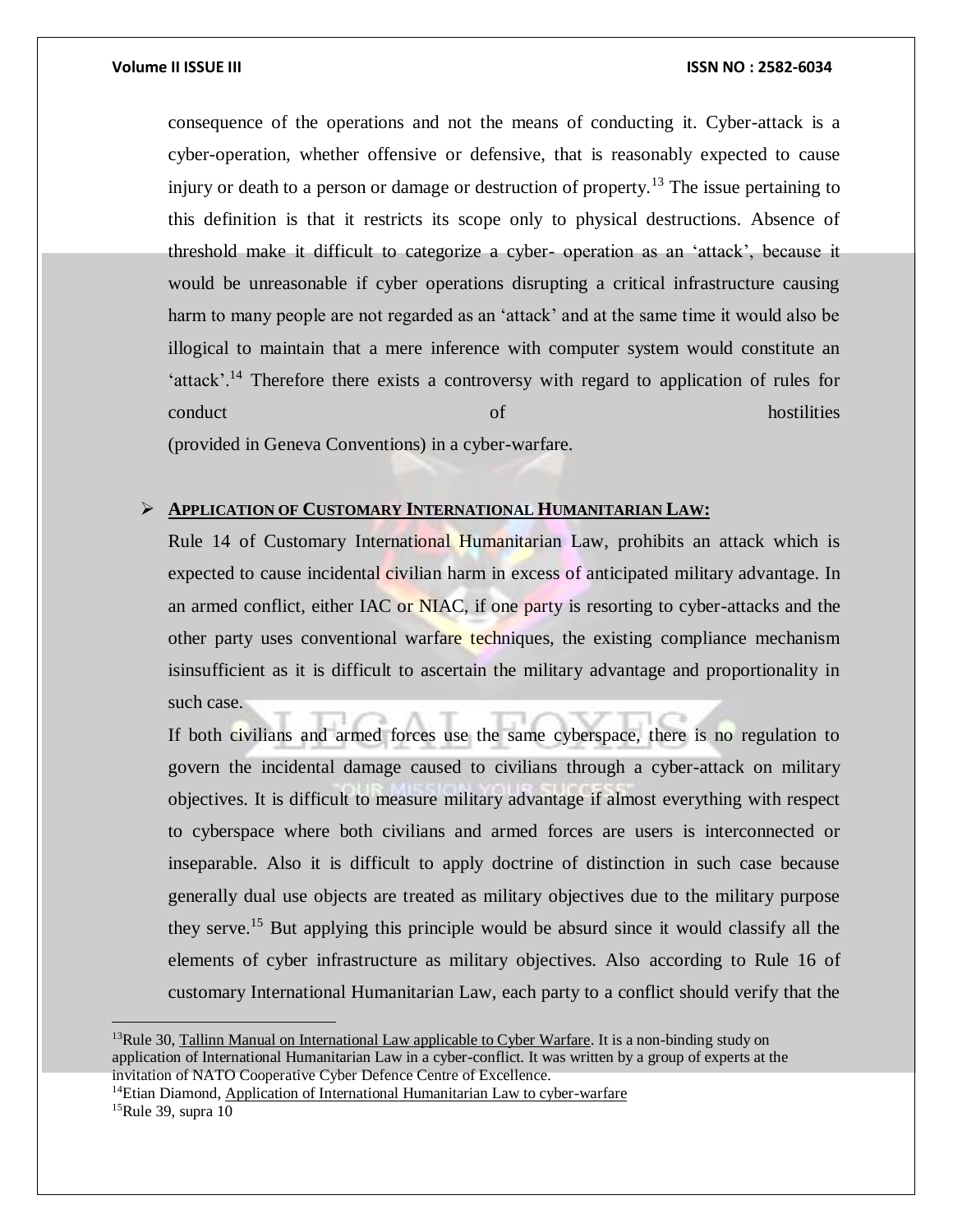targets are military objectives. However it is highly impossible to completely differentiate military objects and civilians in case of cyber infrastructure having dual purpose. Therefore it is difficult to apply core principles like distinction, proportionality, precaution etc. in a cyber-warfare.

Therefore it can be concluded that there exists an issue with respect to application of principles of International Humanitarian Law in a cyber-warfare.

### **CHAPTER 3:**

### **7. CONCLUSION:**

Cyber-Warfare is an evolving threat and various Countries started addressing to issue of cyberwarfare and cyber-terrorism. A group of experts drafted a non-binding material with regard to application of International Humanitarian Law in a cyber-conflict.<sup>16</sup> It addresses almost all the issues pertaining to the application and serves as guiding manual. There is no question of applicability of International Humanitarian Law in a cyber-warfare. The issue that exists is with regard to the how it is to be applied. This is because, the means and methods of this kind of warfare is completely different from those that are addressed in International Humanitarian Law. Lack of threshold test and clarities with respect to application of rules to cyber operations are few concerns which require clarification. It is significant to address the challenges that arise due to implementation of the principles, in order to ensure effective protection of civilians and civilian objects since that is one of the main objectives of humanitarian law. Therefore it is necessary to address the lacunas and interpret the existing rules pertaining to means and methods of warfare so as to include aspects like cyber-operations. This will improve the compliance mechanism and solve the issues pertaining to the application of International Humanitarian Law.

#### **8. BIBLIOGRAPHY**

Statute or Conventions

1. Geneva Conventions Of 1949

 $16$ Supra 10

 $\overline{a}$